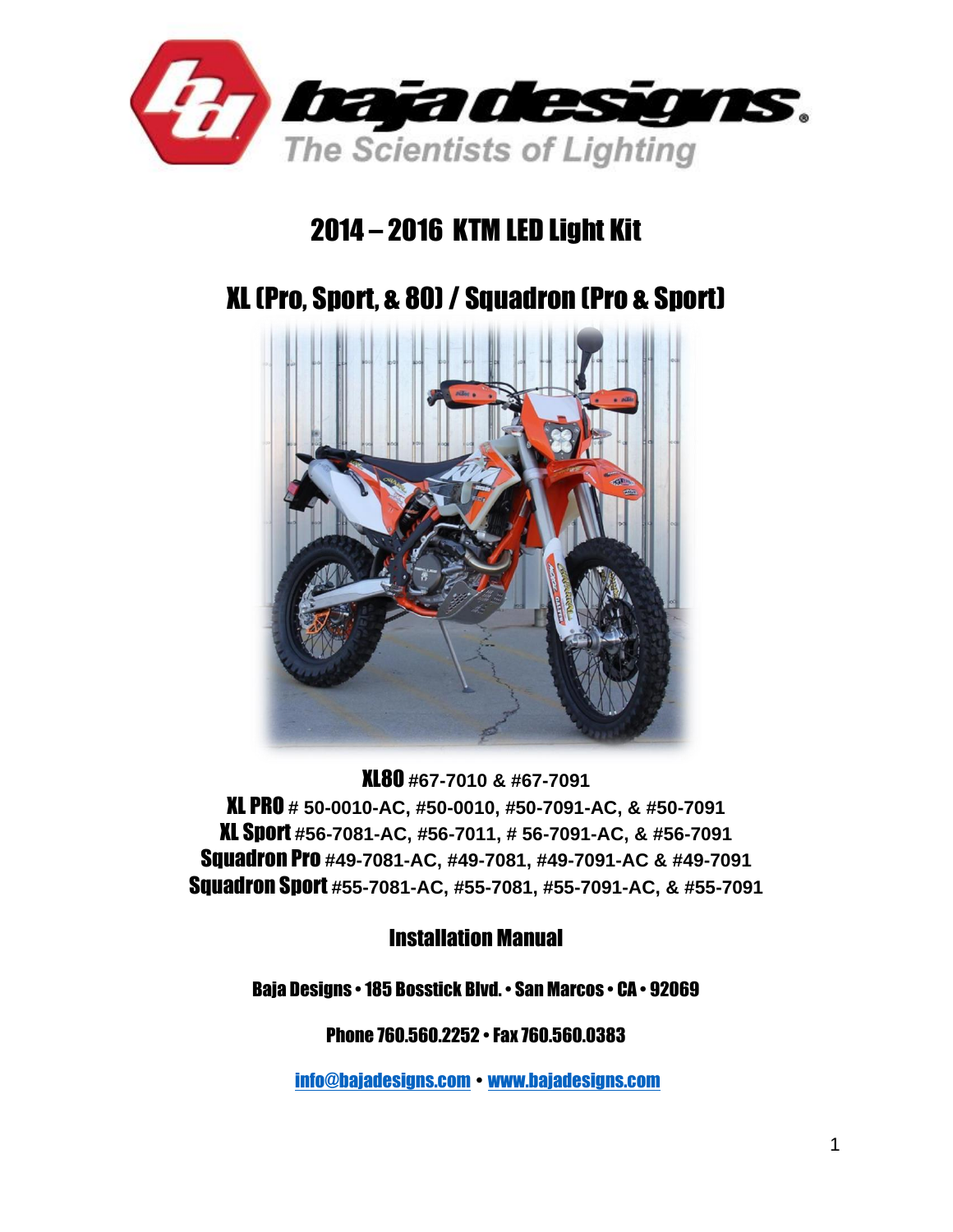

# **LIMITED LIFETIME WARRANTY**

Baja Designs proudly offers a LIMITED LIFETIME WARRANTY against manufacturer's defect on all of the products that we manufacture.

These are comprehensive warranties; other than the exclusions below – you're covered. If your LED or HID bulb burns out, you're covered. Additionally, cutting off our connector or changing your lenses does not automatically void your warranty.

#### **Exclusions:**

Installation errors, abuse, misuse or crash damage. You must be the original owner of the product and be able to supply proof of purchase.

Baja Designs manufactures its own products as well as resells products manufactured by others. Baja Designs makes no express or implied warranties on products not manufactured by Baja Designs including without limitation any warranties or merchantability and fitness for a particular purpose. We will however, pass on all warranties made by the manufacturer, who has sole responsibility for performing such warranties.

Baja Designs will pay the freight if your product is less than 90 days old, otherwise defective products must be returned to Baja Designs, Inc., freight prepaid. At our option, we will repair or replace items in question and return them at no charge. If the identical product is no longer available we will replace with a similar product of equal value. Baja Designs Inc. will not be responsible for any indirect or consequential damages in connection with defective merchandise.

Items purchased through a Baja Designs authorized dealer must be returned through the dealer. Only available on LED auxiliary lights and product must be in sellable condition at MSRP. Product that has been damaged in any way after the original purchase date will be excluded from this guarantee.

#### **Indemnification:**

Buyer hereby acknowledges off-roading, racing and driving at night are dangerous activities and that the products and/or supplies purchased from Baja Designs are used in an inherently dangerous activity that may endanger life and limb; and in no event shall the seller, or seller's heirs and assigns, be held liable for consequential damages, nor shall seller's liability on any claim for damages arising out of or connected with the sale, delivery, or use of purchased products and/or supplies exceed the purchase price of the products and/or supplies.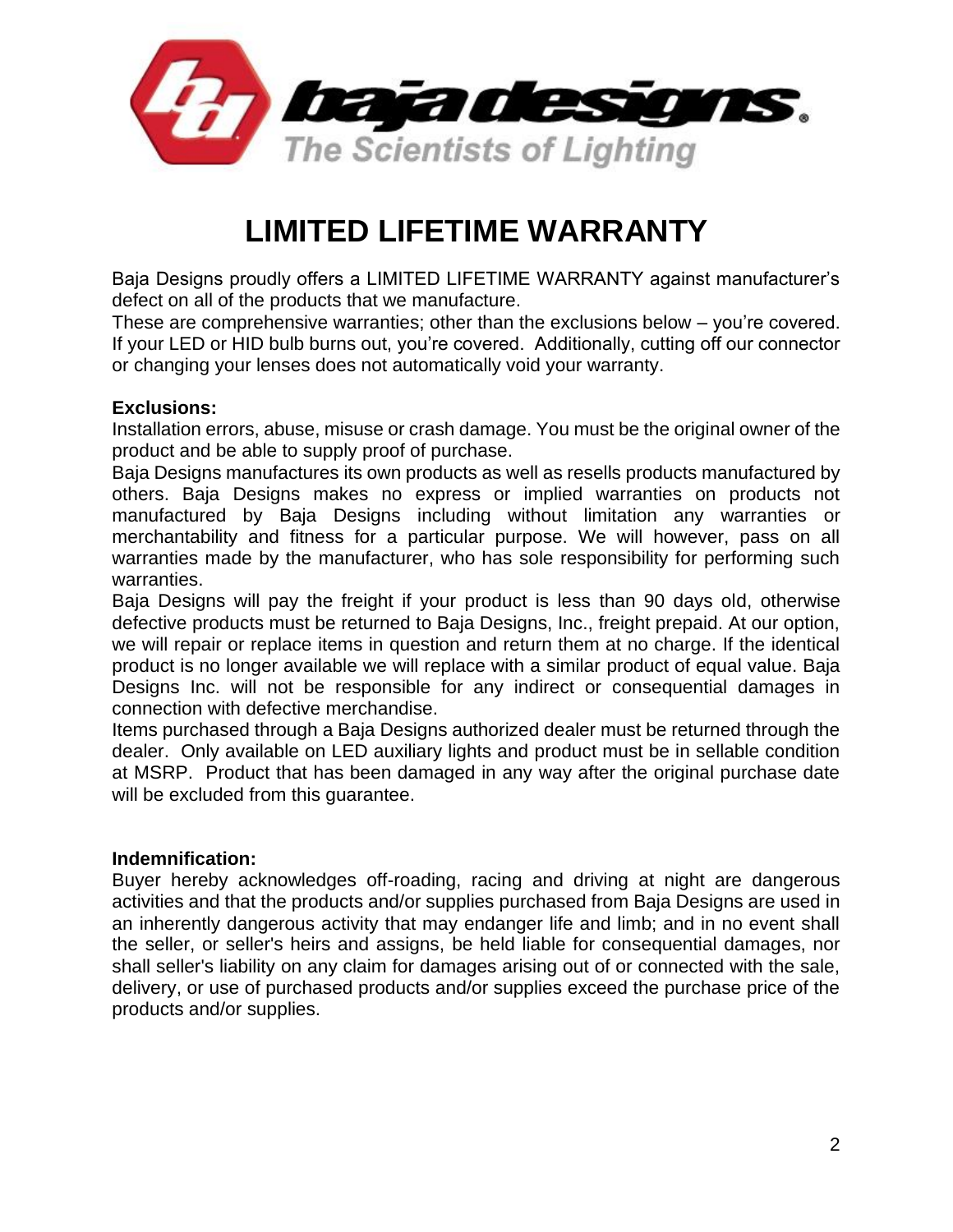

**Note:** If you are using an existing headlight shell, you will have to remove the stock headlight lens.

**1.** Install top bolt through existing rubber strap hole using provided M6x18 Button Head Socket Cap Bolts. Bracket should be installed on the exterior of the existing bracket. Top half of bracket extension should be perpendicular to the ground. Use washer on both sides. Hand tighten. **Note: Do not over tighten. You can crack the plastic.**





**2.** Using a 1/4" drill bit, drill out the bottom hole through stock headlight shell.

**3.** Install bottom hardware through hole drilled in step 2. *Hand tighten, do not over tighten.*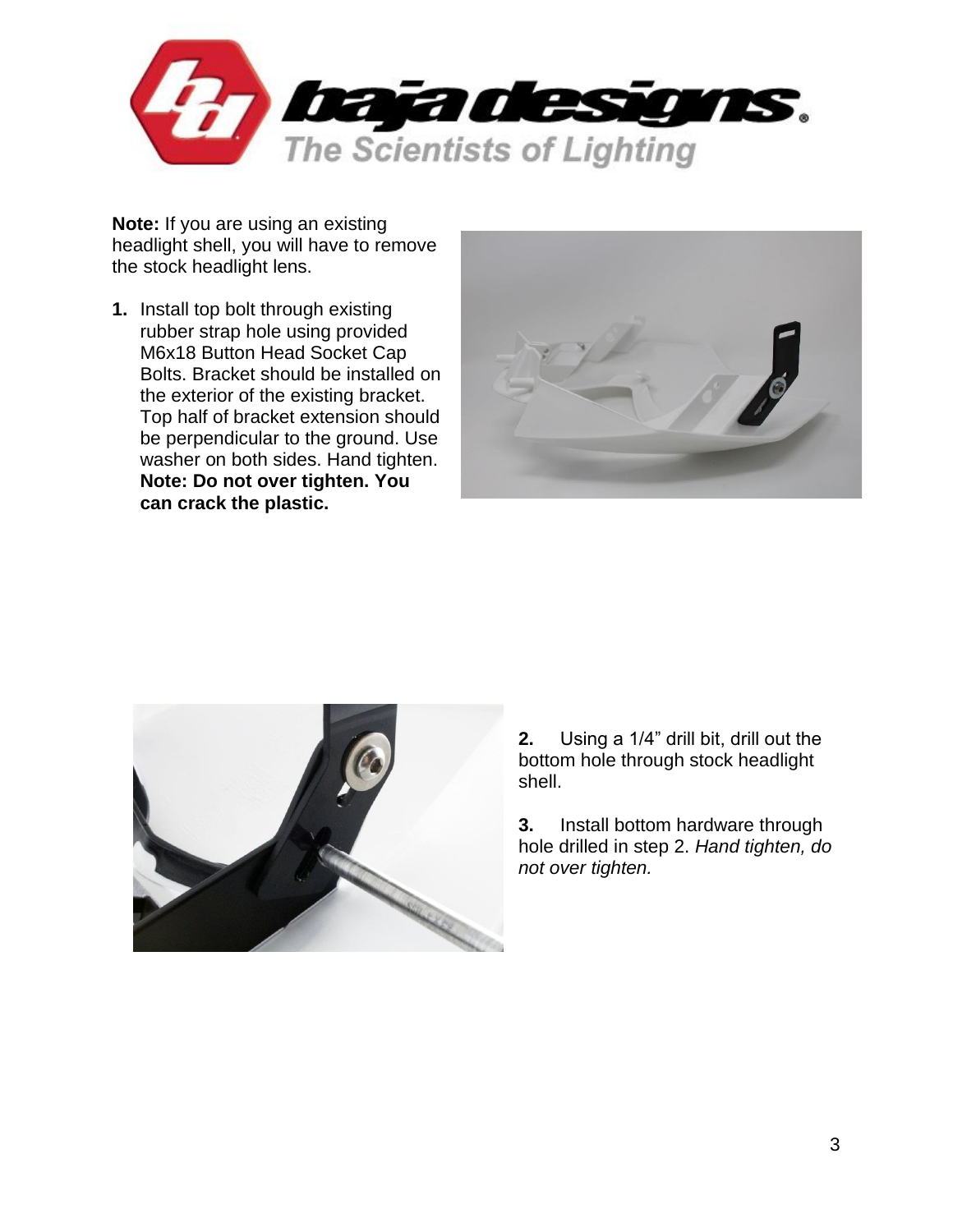

**4.** Complete same process for opposite side. Install rubber straps into the plastic extensions.



**5.** Slide the light into the housing lining it up the ears to bolt hole in the bezel. Put the spacer in between the ear and the light bezel. Insert the M6X40 with the washer from the front of the light, through the spacer and the ear, install the M4 nut. **NOTE:**  Do not over tighten, you may risk cracking the plastic ear on the mask.





M5 Button Head Socket Cap Bolt and 5mm Nyloc nut as show in picture to

right. (If looking at the back of the light, the bracket should be installed to the right.)

**6.** Install provided adjuster bracket using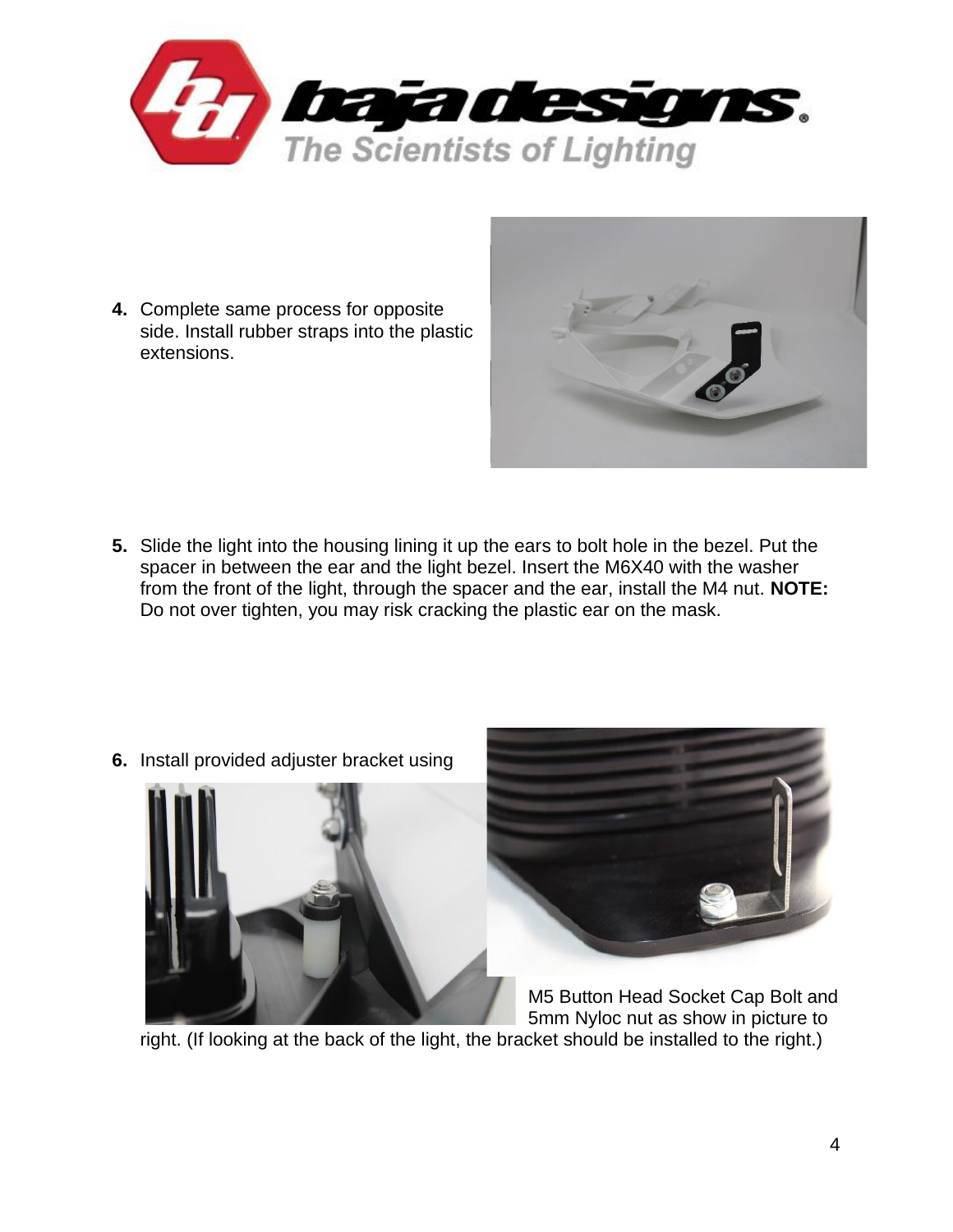



**7.** Using the provided black screw, install it in the hole that is closer to the back of the bike. To obtain full downward adjustment, you must trim the hole furthest from the chassis to allow the nyloc nut to clear. (Refer to circled area in figure 6)

#### **Wiring:**

**Off-Road Only Models (non-plated):** Assuming you have the Baja Designs DC Conversion done or have purchased the AC model, you can now install the wiring harness and handlebar switch. Connect the fuse lead to the positive side of your battery and the black wire to the negative side of your battery. You will notice that the wiring harness has a white, 3-pin flat connector that can be used to power the Baja Designs taillight. Route the harness along the back bone to the front of the bike**. (NOTE:) You may have received your new LED Light without the red connector installed on the power cord coming out of the light. This is because this light is used on several KTM models and the pin placement in the connector varies from KTM. Insert the black and white wires from the power cord into the connector in the same orientation as the harness provided in this kit. You will hear a distinct click when the pin is seated properly.** Plug the 2 pin connector into the switch and the 4 pin connector into the light.

**2014 – 2016 Dual Sport Models:** For Factory Dual Sport bikes that have the Baja Designs DC conversion done or have purchased the AC model, you will need to verify the hot and ground wires pin position in the Factory KTM connector that your stock headlight plugged into. These wires can be identified by their color, **Brown** for negative and **Blue** for positive. Once you have verified the pin positions of the Factory harness wires you now can insert the positive (white) and negative (black) wires from the Baja Designs LED light into the supplied mating KTM connector in the same orientation of the factory harness. You will hear a distinct click when the pin locks into the connector.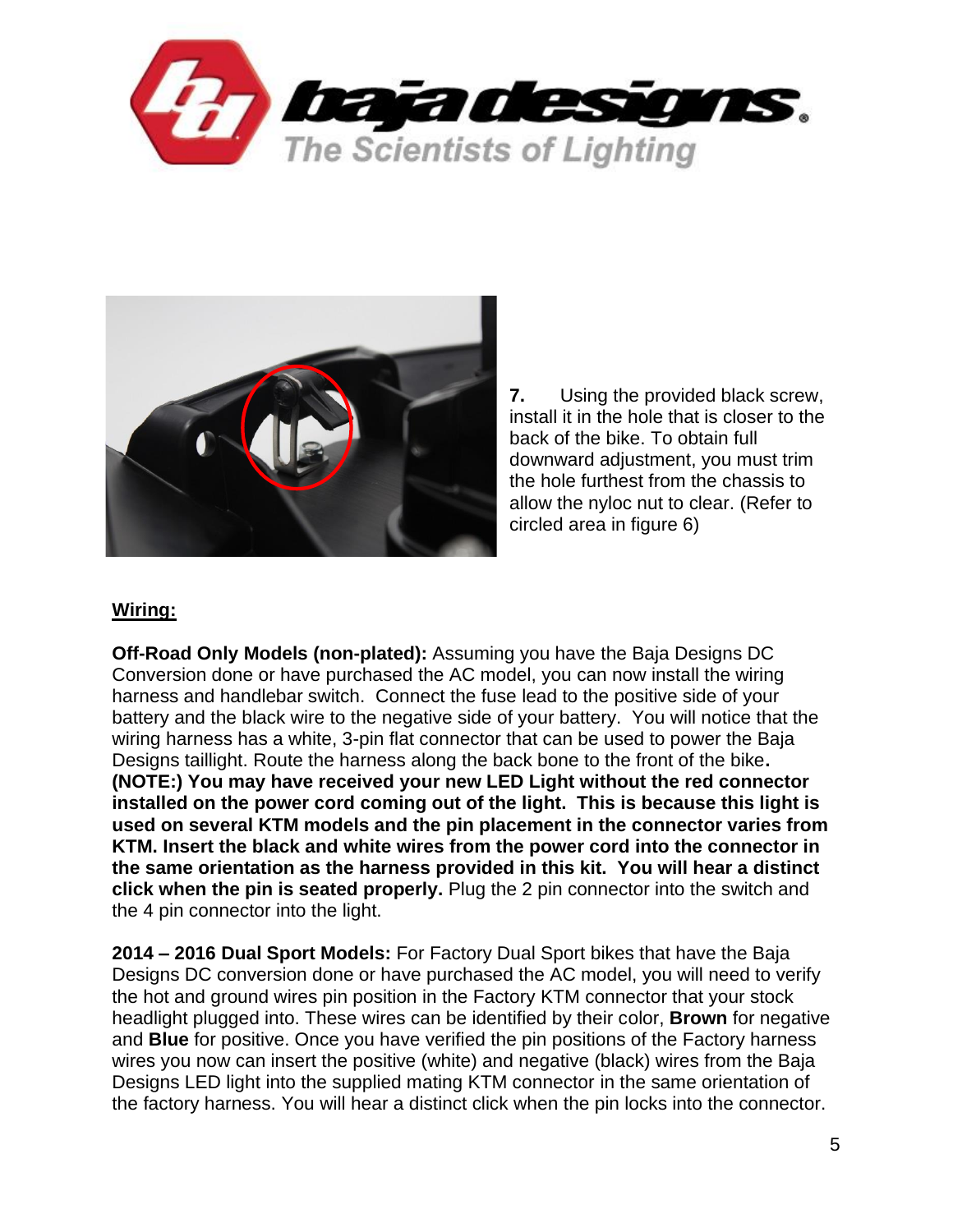

You can now plug your LED light into your factory harness. The high beam position on your switch will turn the XL Pro/Squadron (Pro & Sport) LED light on.

**Fuel Injected Models:** For fuel injected bikes, you will need to verify the positive and negative wire's pin position in the Factory KTM connector that your stock headlight plugged into. These wires can be identified by their color, **Brown** for negative and **Blue** for positive. Once you have verified the pin positions of the Factory harness wires you now can insert the positive (white) and negative (black) wires from the Baja Designs LED light into the supplied mating KTM connector in the same orientation of your factory harness. You will hear a distinct click when the pin locks into the connector. You can now plug your LED light into your factory harness. The high beam position on your switch will turn the XL Pro/Squadron (Pro & Sport) LED light on.

**Dimming feature:** The **XL Pro & XL80** has an attached green wire, this is for the programmed low beam. If you would like to use this feature, Baja Designs offers a switch that will mount of the clutch perch. When you press the button, it will access the 20 percent low beam feature (#66-0060). For factory dual sport model's, Baja Designs offers a dimmer relay that will plug inline of the stock harness and the light. It will utilize the stock high low handle bar switch (#12-9016). For the **Squadron Pro & Sport** are able to be dimmed using the Skene Dimmer box. For factory model's, the dimmer will plug inline of the stock harness and the light. It will come with a connector to plug inline of the flasher to power the dimmer, no splicing need (#66-0088). For non-dual sport bikes or aftermarket dual sport kits, Baja Designs offers an unwired dimmer that will come with instructions on how to wire it inline. It will utilize exsisting high/low switches or you can wire in your own switches (#66-0055). **Note:** Dimming features can only be utilized on DC bikes only.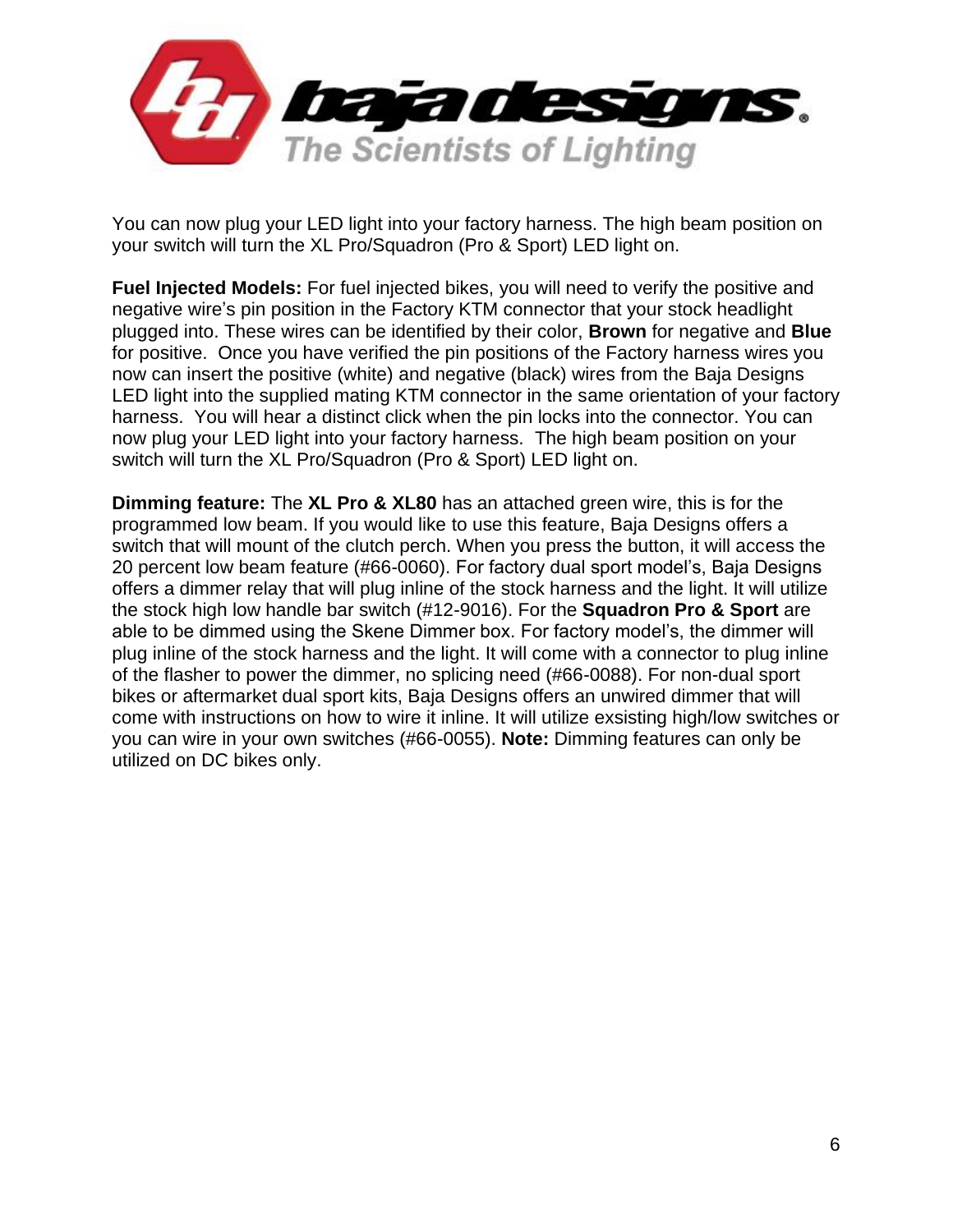

### **KTM LED 2014 – 2016 Kit**

| 2008-2013 KTM Strap Extension Bracket<br>ப<br>(#50-0049) (QTY: 2) BIN: BS06B2             | <b>KTM Adjuster Bracket</b><br>⊔<br>(#50-0048) (QTY: 1) BIN:BS6C5       |
|-------------------------------------------------------------------------------------------|-------------------------------------------------------------------------|
|                                                                                           |                                                                         |
| Hardware, 6mm Nyloc Nut, Zinc (#20-1004)<br>Ш<br>(QTY: 6) BIN: DS7C1                      | 2008-2013 KTM Nyloc Spacer (#66-0041)<br>⊔<br>(QTY: 2) BIN: BS06C3      |
|                                                                                           |                                                                         |
| Hardware, 6mm Flat Washer (#20-1020)<br>ப<br>(QTY: 2) BIN: HW19                           | Hardware, M6 x 18mm Steel Washer (#20-1026)<br>ப<br>(QTY: 8) BIN: DS7D2 |
|                                                                                           |                                                                         |
| Hardware, Squadron, M6 Button Head Socket<br>Cap Screw SS (#66-0028) (QTY: 4) BIN: FS6-B1 | Hardware, M6 x40 Button Head SS (#20-1691)<br>ப<br>(QTY: 2) BIN: HW12   |